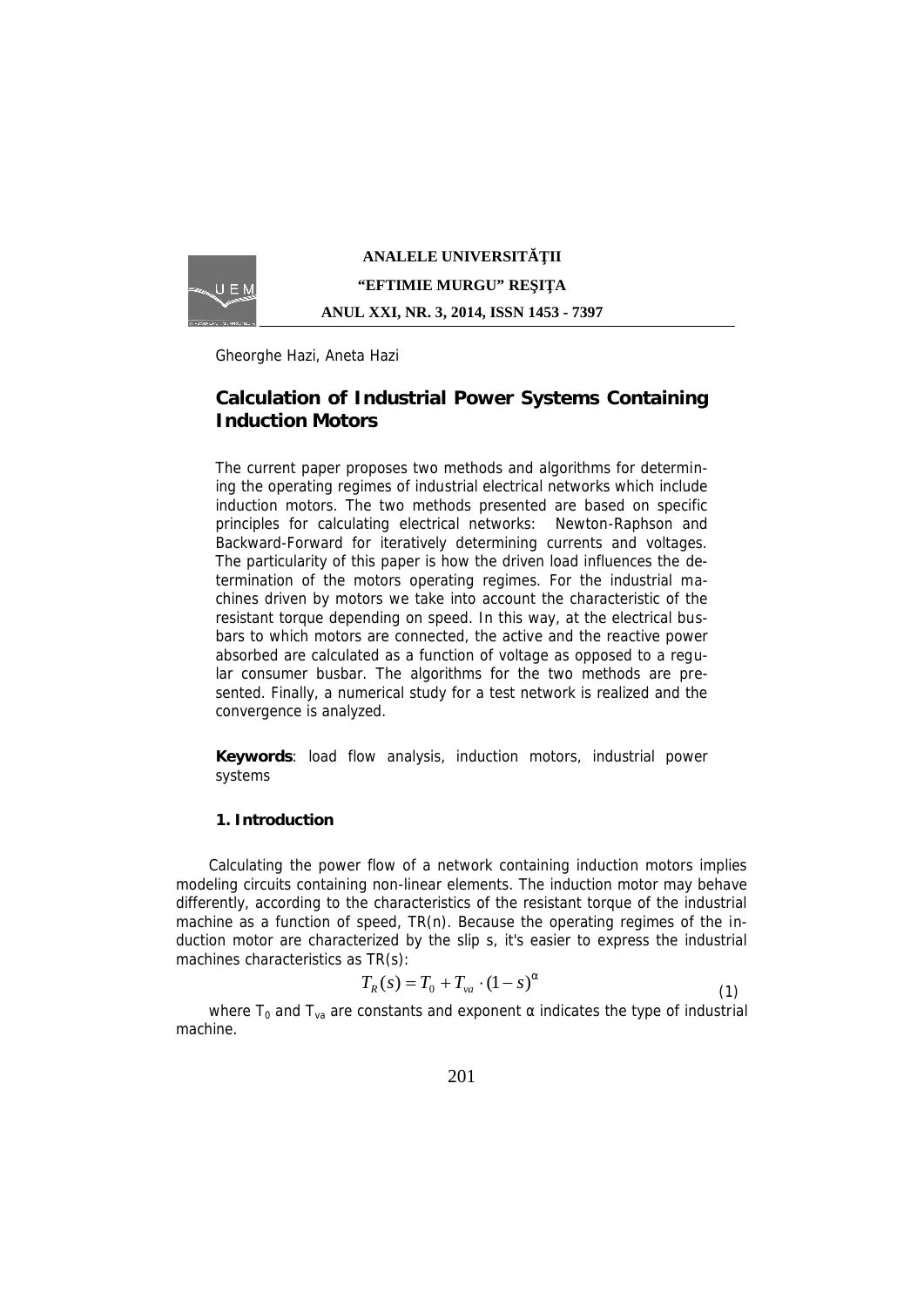Paper [1] presents the newest and most efficient method to determine the periodic steady-state solution for three-phase induction machines based on the amalgamation of the Poincaré map. Using the on-load machine performance measurement as the input data, in paper [2] a less complicated yet accurate technique is proposed, which is formulated in an iterative algorithm with few assumptions. The results obtained clearly show the influence of the skin effect and the saturation on the rotor resistance, on the magnetizing and leakage reactance. The algorithm used in paper [3] for calculating networks containing induction motors considers a constant mechanical power. Paper [4] is focused on medium voltage distribution systems analysis and proposes to identify a new model of the fixed voltage nodes (PV nodes). The model is used within the backward/forward (b/f) analysis method applied to solve radial and weak interconnected systems. Paper [5] also presents models for induction motors. Paper [6] shows methods for calculating the electric network using the Newton-Raphson algorithm.

In [7] the back-forward method is presented. It iteratively determines the currents and voltages applied to radial networks. We must point out that, usually, the networks which contain induction motors are radial. Reference [8] shows a method for calculating the nonsymmetrical regimes of networks containing induction motors which applies the methods specific to nonsymmetrical power systems. Paper [9] deals with the efficient use of the electric power supply of an industrial network. As the active and reactive power depend on the type of the voltage and industrial machine, the method proposed in the present work is relevant.

The method for calculating the symmetrical regime of networks proposed in this paper takes into consideration the regime of the induction motors depending on the applied voltage and on the driven load characteristic.

#### **2. Modeling Induction Motors**

The induction motors from the network are modeled by the equivalent diagrams given in figure 1.



**Figure 1.** Equivalent diagram of the induction motor

From figure 1 we deduce the current through the rotor: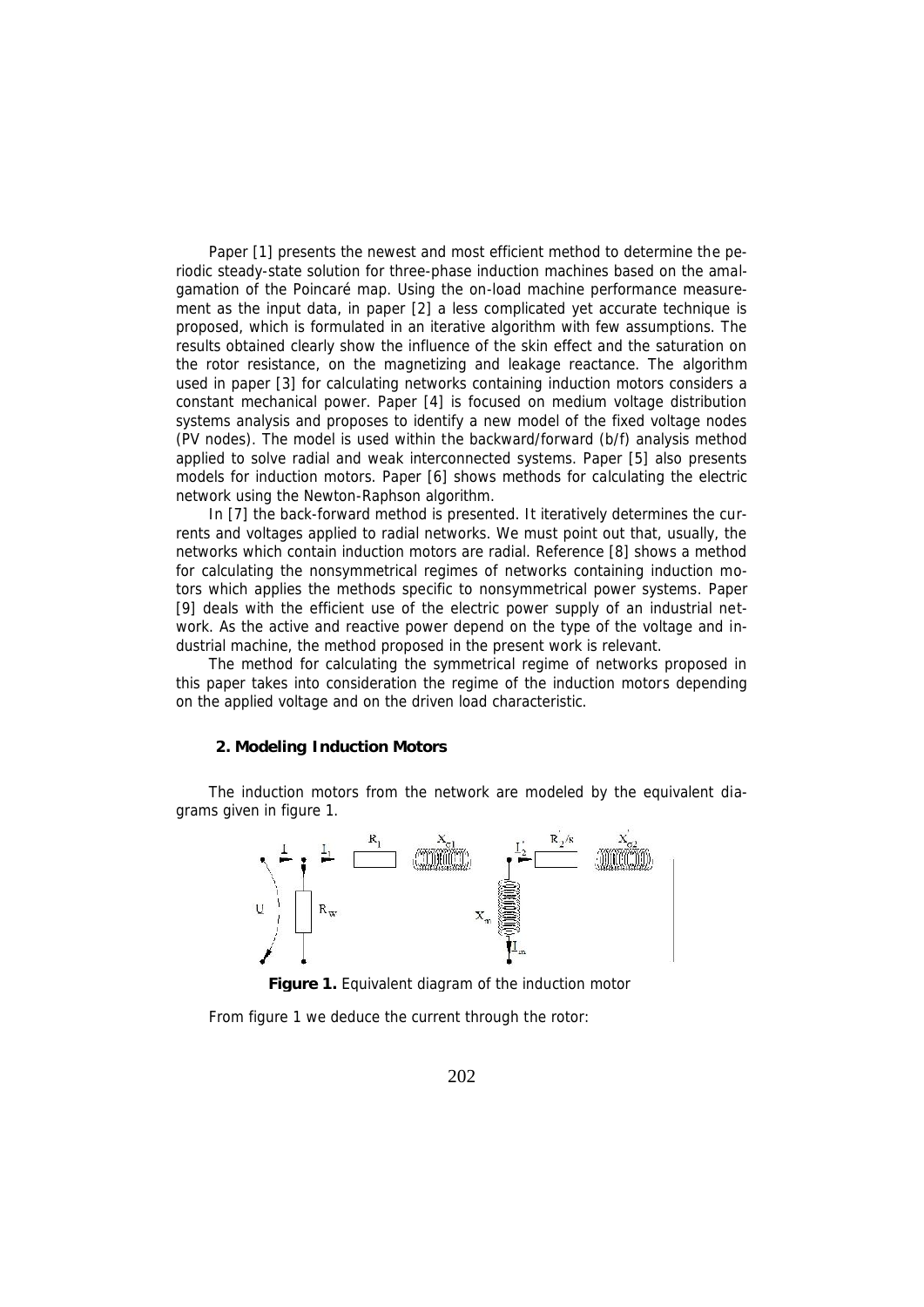$$
I_2(s) = \frac{s \cdot X_m \cdot U}{\sqrt{[R_1^2 \cdot X_2^2 + (X_1 \cdot X_2 - X_m^2)]^2 \cdot s^2 + 2 \cdot R_1 \cdot R_2^2 \cdot X_m^2 \cdot s + (R_1^2 + X_1^2) \cdot R_2^2}}
$$
(2)

where:

- U – phase voltage at the motor terminals;

- RW - equivalent resistance for losses through iron;

- R1 - stator winding resistance;

- R'2 - rotor winding resistance related to the stator;

 $-$  X $\sigma$ 1 - reactance corresponding to the stator losses flow;

- X' $\sigma$ 2 - reactance corresponding to the rotor losses flow related to the stator;

- Xm - reactance corresponding to the magnetizing flow.

The electromagnetic torque is obtained from the power balance equation:

$$
T_e(s) = \frac{\Delta P_2(s)}{s \cdot \Omega_0} = \frac{3 \cdot R_2 \cdot I_2^2(s)}{s \cdot \frac{S}{p}}
$$
 (3)

where  $\Omega_0$  is the angular speed of the rotating field, in [rad/s], =2· f is the pulsation of the alternate current, and f the frequency of the applied voltage.

$$
\Omega_0 = \frac{\tilde{S}}{p} \tag{4}
$$

p is the number of pole pairs.

The slip in a certain regime is determined based on the torque balance equation:

$$
T_e(s) = \Delta T_{fv}(s) + T_R(s)
$$
\n<sup>(5)</sup>

where  $T_{fv}(s)$ , is the friction and ventilation torque considered proportional to the motor speed:

$$
\Delta T_{f\nu}(s) = K_{f\nu} \cdot \Omega = K_{f\nu} \cdot \left[\frac{\tilde{S}}{p} \cdot (1 - s)\right]
$$
 (6)

where  $\Omega$  is the angular speed of the rotor, and  $K_{fv}$  is a proportionality coefficient determined from the power balance equation in the nominal regime.

From figure 1 results the regime impedance of the motor,  $\underline{Z}(s)$ .

#### **3. Determining the Operating Regime of the Induction Motors**

Determination of the induction motors operating regimes is done on each calculation iteration of the system load flow.

The motor operating regime is calculated as follows:

a. The parameters of the motor equivalent diagram are established from figure 1, using [2] or [5].

b. The dependence  $T_R(s)$  of the driven industrial machine is established.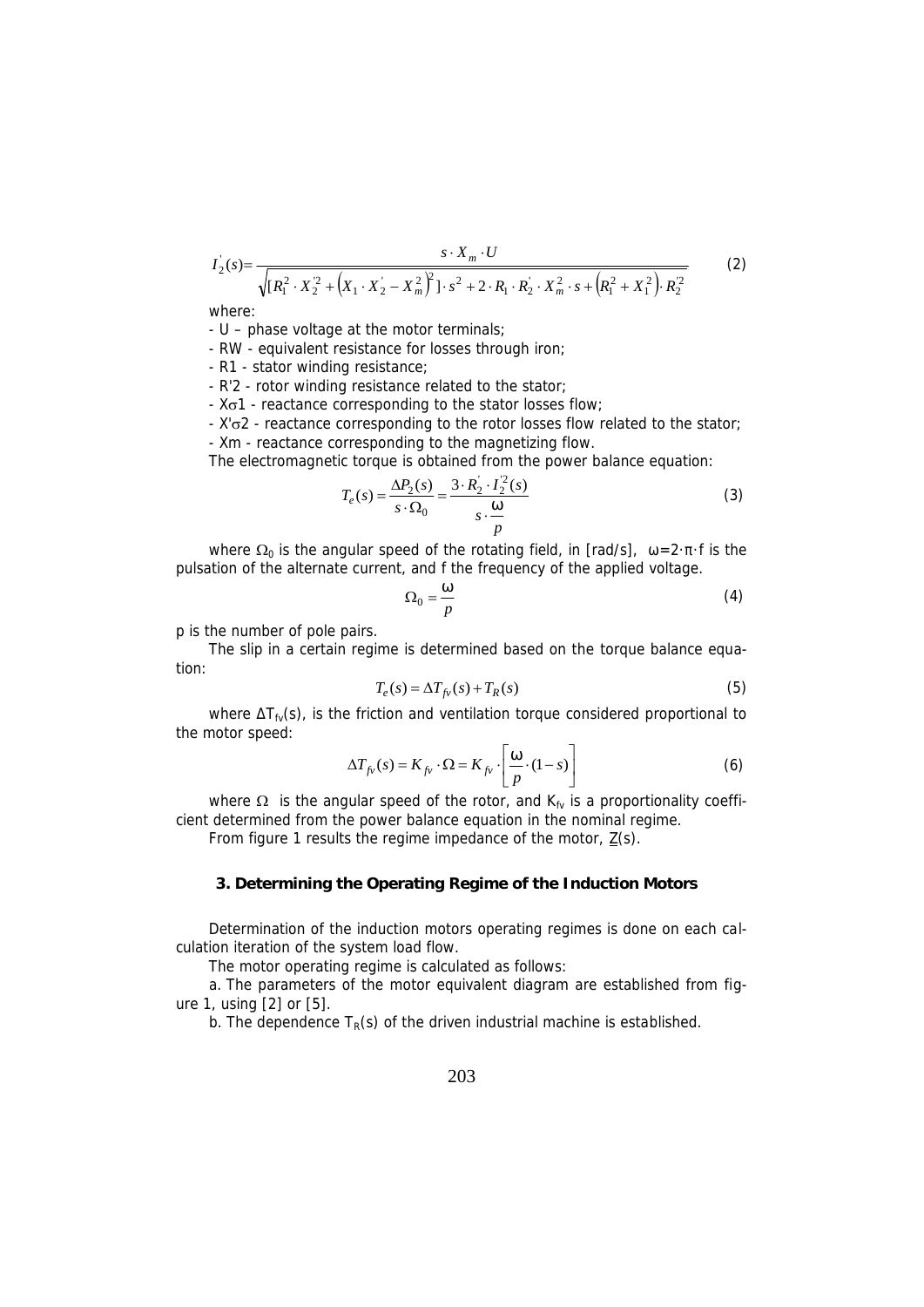- c. The phase voltage, U, is imposed by computing the regime of the network (section 4 or 5).
- d. Equation 5 is solved and the regime slip, s, is determined.
- e. The power absorbed by the motor is calculated:

$$
\underline{S}_{mot} = 3 \cdot \frac{U^2}{\underline{Z}^*(s)} = P_{mot} + j \cdot Q_{mot}
$$
 (7)

 $Z^*$  - is the complex conjugate of the motor impedance f. The useful power at the motor shaft is determined:

$$
P_{load} = T_R(s) \cdot \Omega = T_R(s) \cdot \frac{\tilde{S}}{p} \cdot (1 - s)
$$
 (8)

g. The active power losses in the motor are determined:

$$
\Delta P_{mot} = P_{mot} - P_{load} = \text{Re}(\underline{S}_{mot}) - P_{load}
$$
\n(9)

#### **4. Calculating the Power Flow of the Power System**

As mentioned before, this calculation can be done by several methods. The Newton-Raphson method (applicable in the general case) and the backwardforward method for iterative determination of currents and voltages (applicable only to radial power systems) are presented below.

*A. Newton-Raphson method*

The power flow of the network is calculated as follows:

- a. Reading the network data and imposing the slack busbar voltage  $U_s$ .
- b. Establishing a set of types of busbars for each network n: load busbar (l), motor busbar (m) and voltage controlled busbar (g).
- c. Forming the nodal admittance matrix  $[Y_n]$ .
- d. Initializing the iterative process:
	- Current iteration number k=0
	- Voltages of nodes equal to the rated phase voltages  $U_{\text{radidi}}$   $\cdot$  12

$$
U_i = \frac{U_{radedi}}{\sqrt{3}}, i = 1, 2, ..., n, \quad i \neq s
$$

- Angles in busbars,  $i=0$ ,  $i \in n$
- e. Calculation of operating regimes and absorbed power by the induction motors, P<sub>moti</sub>,  $Q_{\text{motiv}}$ ,  $i \in m$ . The methodology from section 3 is applied.
- f. Calculation of active and reactive power injected into nodes depending on voltage and on angle:

$$
P_i = 3\sum_{j=1}^{N} U_i \cdot U_j \cdot \left[G_{ij} \cdot \cos(u_i - u_j) + B_{ij} \cdot \sin(u_i - u_j)\right], i \in n \setminus s \tag{10}
$$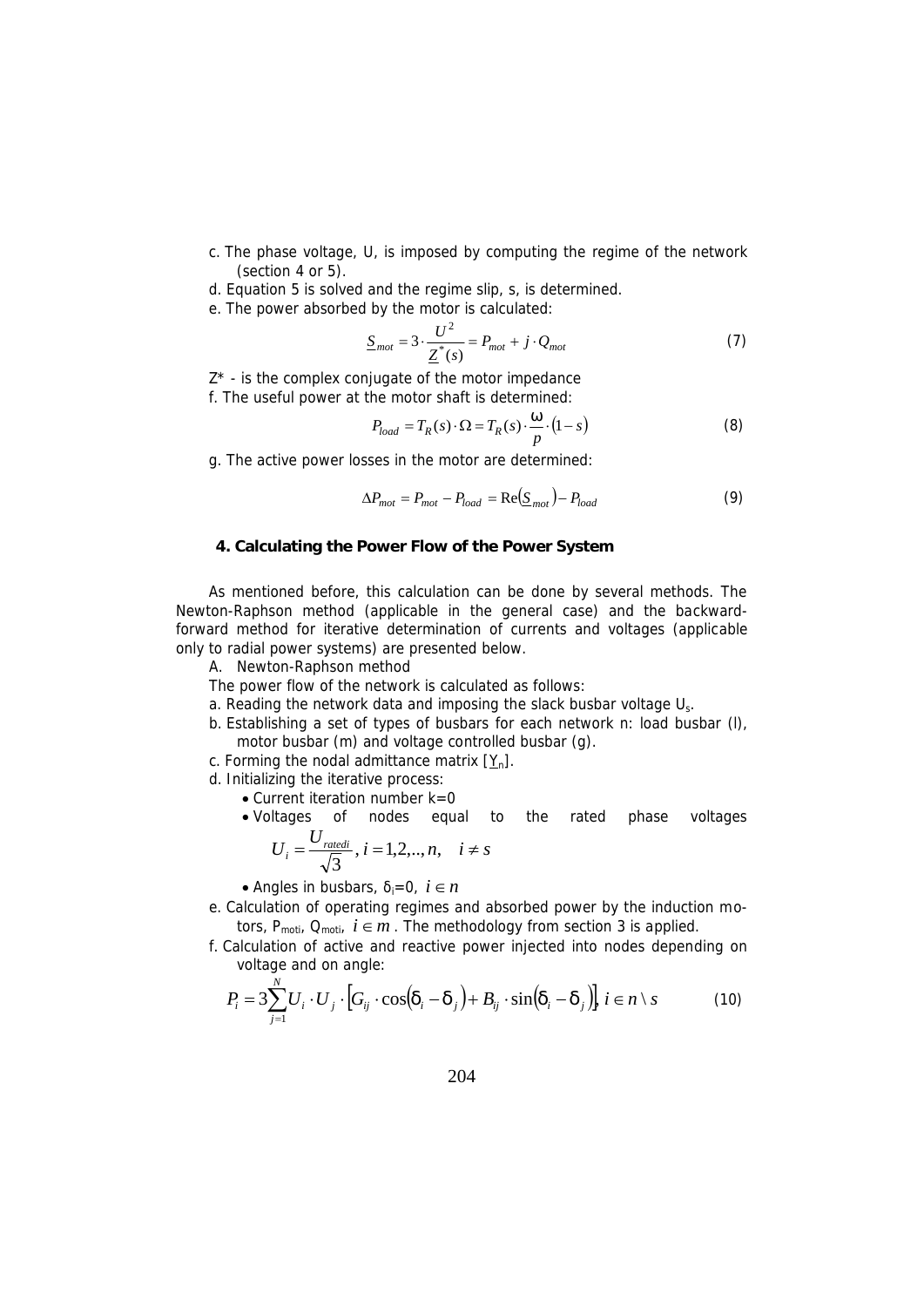$$
Q_i = 3\sum_{j=1}^{N} U_i \cdot U_j \cdot [G_{ij} \cdot \sin(u_i - u_j) - B_{ij} \cdot \cos(u_i - u_j)] \quad i \in n \setminus s
$$
 (11)

 $N -$  total number of busbars

- Yij=Gij+jBij matrix elements  $[Yn]$ .
- g. Deviation calculation of active and reactive power:

$$
\Delta P_i = P_{loadi} - P_i, i \in l
$$
  
\n
$$
\Delta P_i = P_{gi} - P_i, i \in g
$$
  
\n
$$
\Delta P_i = -P_{moti} - P_i, i \in m
$$
  
\n
$$
\Delta Q_i = Q_{loadi} - Q_i, i \in l
$$
  
\n
$$
\Delta Q_i = -Q_{moti} - Q_i, i \in m
$$
  
\n(12)

 $P<sub>loadi</sub>$ ,  $Q<sub>loadi</sub>$  – active and reactive power injected into load busbars

 $P_{qi}$  active power injected into voltage controlled busbars

h. Verification of convergence:

$$
|\Delta P_i| \le v, i \in n \setminus s
$$
  
\n
$$
|\Delta Q_i| \le v, i \in l \cup m
$$
\n(13)

– is the permissible power error.

If conditions (13) are satisfied then go to step o.

- i. If k<2 then go to step k
- j. Voltage controlled busbar type nodes are handled.
- k. Calculation of the elements in the Jacobian matrix

The contract of the contract of  $\mathbf{J}$  and  $\mathbf{J}$  are all  $\mathbf{J}$  and  $\mathbf{J}$  are all  $\mathbf{J}$ The contract of the contract of the  $\left[\begin{array}{c}\n\overline{\partial U} \cdot U\n\end{array}\right]$ .  $\left[\begin{array}{c}\n\frac{\partial Q}{\partial U}\cdot U\n\end{array}\right].$  $\left[\frac{\partial}{\partial U}\right]$  $\left| \begin{array}{c} \partial Q & \mathbf{U} \end{array} \right|$  $\left[\overline{\partial u}\right], \left[\overline{\partial U}\right]^{\cdot U}$  $\partial Q$  |  $\partial Q$   $_{II}$  |  $\partial U$   $\left| \partial U \right|$  $\partial Q$  |  $\partial Q$  |  $\Box$  $\left[\frac{\partial}{\partial u}\right]$   $\left[\frac{\partial}{\partial v}\right]$   $\left[\frac{\partial}{\partial v}\right]$  $\left| \begin{array}{c} \partial Q \end{array} \right| \left| \begin{array}{c} \partial Q \end{array} \right|_{LU}$  $\left[\overline{\partial U}^{+U}\right], \left[\overline{\partial U}^{+}\right], \left[\overline{\partial U}^{+U}\right].$  $\left[\frac{\partial P}{\partial U}\cdot U\right], \left[\frac{\partial Q}{\partial u}\right], \left[\frac{\partial Q}{\partial U}\cdot U\right].$  $\left| \begin{array}{cc} \partial P & \ H & \end{array} \right| \left| \begin{array}{cc} \partial Q & \partial Q & \ \end{array} \right|$  $\left[\overline{\partial u}\right], \left[\overline{\partial U}\right]^{\cdot U}, \left[\overline{\overline{\partial u}}\right], \left[\overline{\overline{\partial U}}\right]^{\cdot U}$  $|\partial P| |\partial P|_{II}$   $|\partial Q| |\partial Q|_{II}$  $\frac{\partial P}{\partial u}$ ,  $\left[\frac{\partial P}{\partial U} \cdot U\right]$ ,  $\left[\frac{\partial Q}{\partial u}\right]$ ,  $\left[\frac{\partial Q}{\partial U} \cdot U\right]$ .  $\left[\frac{\partial P}{\partial U}\cdot U\right], \left[\frac{\partial Q}{\partial U}\right], \left[\frac{\partial Q}{\partial U}\cdot U\right].$  $\frac{P}{\omega}$ ,  $\left[\frac{\partial P}{\partial U}\cdot U\right], \left[\frac{\partial Q}{\partial U}\right], \left[\frac{\partial Q}{\partial U}\cdot U\right].$ 

l. The Newton type equations system is solved

$$
[\Delta P] = \left[\frac{\partial P}{\partial u}\right] \cdot [\Delta u] + \left[\frac{\partial P}{\partial U} \cdot U\right] \cdot \left[\frac{\Delta U}{U}\right]
$$
  
\n
$$
[\Delta Q] = \left[\frac{\partial Q}{\partial u}\right] \cdot [\Delta u] + \left[\frac{\partial Q}{\partial U} \cdot U\right] \cdot \left[\frac{\Delta U}{U}\right]
$$
\n(14)

and deviations are determined  $\Delta u_i, i \in n \setminus s$ ,  $\frac{\Delta u_i}{U_i}, i \in l \cup m$ .  $i \in n \setminus s$ ,  $\frac{\Delta U_i}{\Delta x}$ ,  $i \in l \cup m$ . *i*  $\Delta u_i, i \in n \setminus s, \frac{\Delta U_i}{I}, i \in l \cup m$ .

m. New values for the voltages and angles are determined

$$
i = u_i + \Delta u_i, \, i \in n \setminus s
$$

$$
u_i = u_i + \Delta u_i, i \in n \setminus s
$$
  
\n
$$
U_i = U_i + \frac{\Delta U_i}{U_i} \cdot U_i, i \in l \cup m
$$
\n(15)

- n. The iteration number is incremented  $k=k+1$  and go to step e.
- o. If k<2 then go to step j.
- p. The power and current flows are calculated, as well as the power losses in the power system.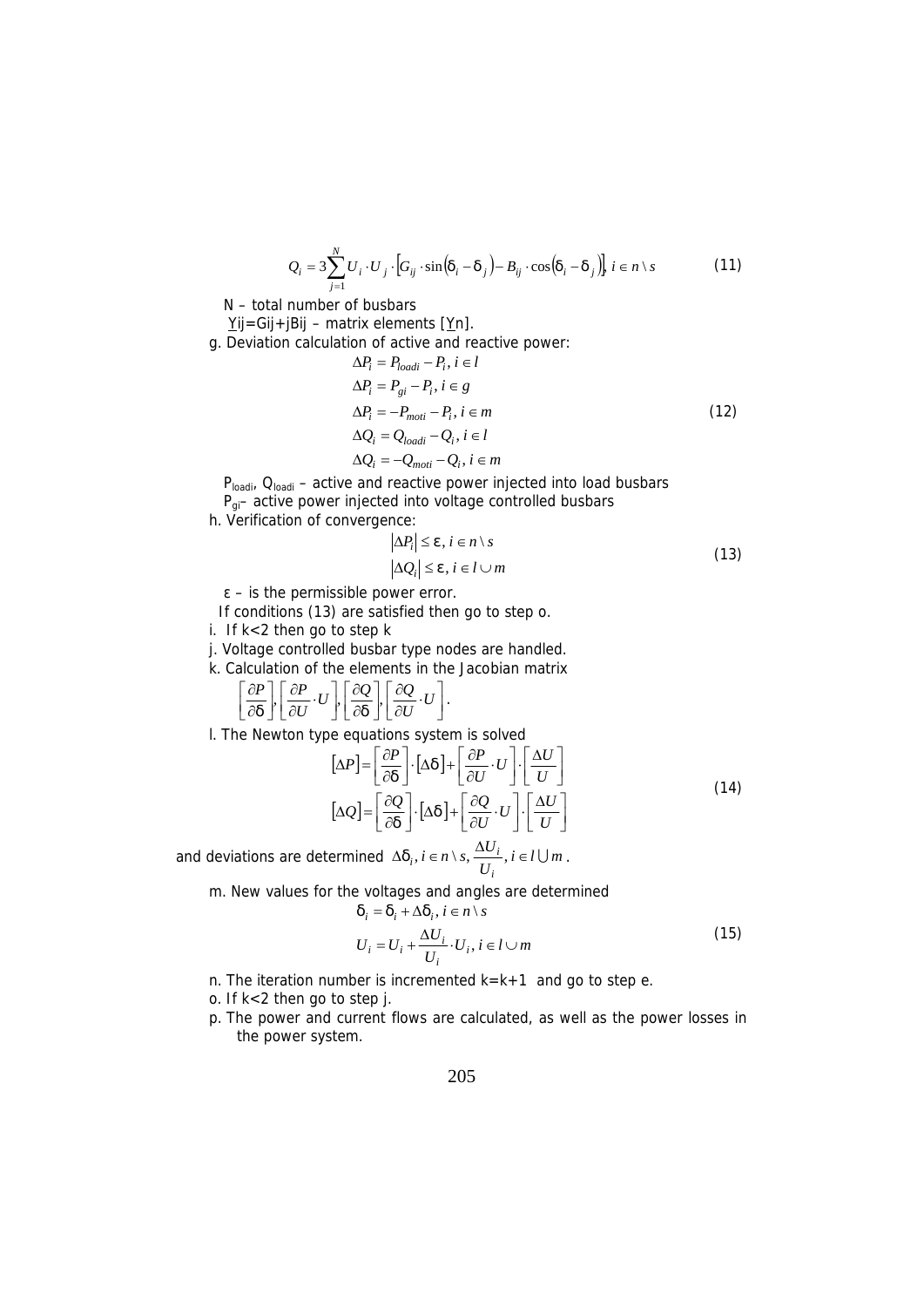The algorithm presented above shows that, in comparison with the traditional algorithm, the power absorbed by the busbars to which the motors are connected is determined in each iteration, depending on the voltage.

*B. Backward-forward method for iterative determination of currents and voltages*

As shown, this method can only be used for radial power systems. For simplicity, the consideration that there are no voltage controlled nodes in the network is made. The operating regime of the network is calculated as follows:

- a. Reading the network data and imposing the slack busbar voltage Us.
- b. Establishing a set of types of nodes in the network, n: load bus node type (l) and motor node type (m).
- c. Calculation of line impedance  $\underline{Z}_{ii}$ ,  $i, j \in n$ .
- d. Initializing the iterative process:
	- $\bullet$  Current iteration number k=0
	- Voltages of nodes equal to the nominal phase voltages

$$
U_i = \frac{U_{\text{ratedi}}}{\sqrt{3}}, i = 1, 2, ..., n, \quad i \neq s
$$
 (16)

• Angles in nodes,  $i=0$ ,  $i \in n$ 

e. The voltages values for the convergence control are retained:

$$
\underline{U}_{\textit{memi}} = \underline{U}_i \ , \quad i \in n \setminus s
$$

f. Calculation of operating regimes and of power absorbed by the motors,  $P_{\text{mo}}$ .  $t_i$ ,  $Q_{\text{mot}}$ ,  $i \in m$ . The methodology from section 3 is applied.

g. The current absorbed in the nodes is calculated:

$$
\underline{I}_i = -\frac{\underline{S}^*_{loadi}}{3 \cdot \underline{U}_i^*}, i \in l \tag{17}
$$

h. Line currents are calculated as the sum of downstream currents plus currents due to line admittance (see figure 2):

$$
\underline{I}_{ij} = \sum_{p \in j} L_{jp} + \underline{I}_{j} + \underline{U}_{j} \cdot \left( \underline{Y}_{ji0} + \sum_{p \in j} \underline{Y}_{jp0} \right)
$$
(18)

$$
\underline{I}_i = \frac{\underline{S}^*_{mot}}{3 \cdot \underline{U}_i^*}, i \in m \tag{19}
$$

i. The node voltages are calculated starting from the slack busbar:

$$
\underline{U}_j = \underline{U}_i - \underline{Z}_{ij} \cdot \underline{I}_{ij} \tag{20}
$$

j. Verification of voltages convergence:

$$
\left| \underline{U}_i \right| - \left| \underline{U}_{memi} \right| = \mathsf{v}, i \in \mathsf{n} \setminus \mathsf{s} \tag{21}
$$

If convergence is not satisfied go to step e.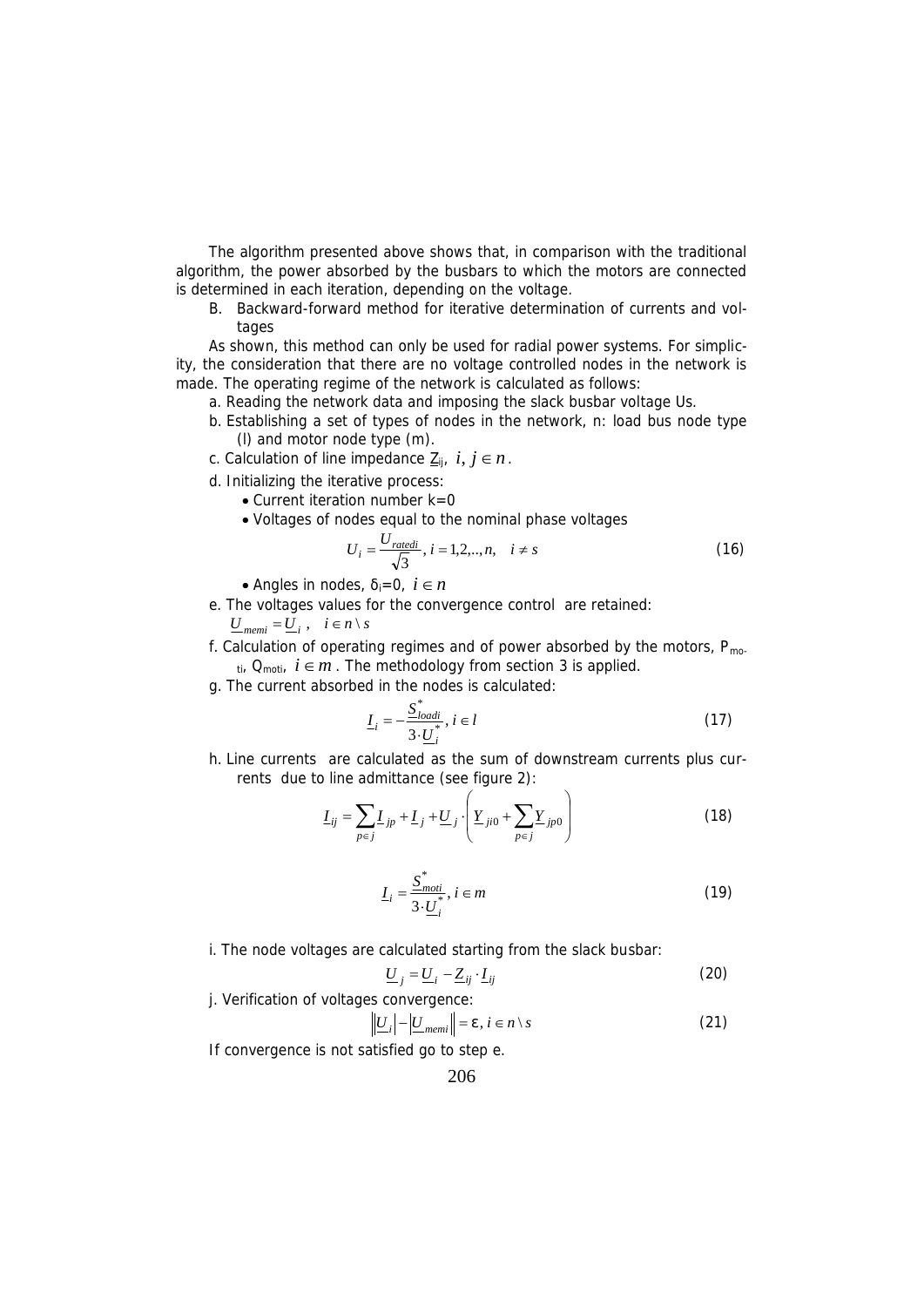

**Figure 2**. Explanatory diagram for calculating the lines

- k. The power and current flows are calculated, as well as the power losses in the network.
- **5. Example of Applying the Algorithm**
- *A. Characteristics of installations*

For algorithm testing the industrial power system from figure 3 was used. The diagram contains 5 motors, 2 connected to 6 kV (M1, M2) and 3 connected to 0.4 kV (M3, M4, M5).



**Figure 3.** Single line diagram of the test system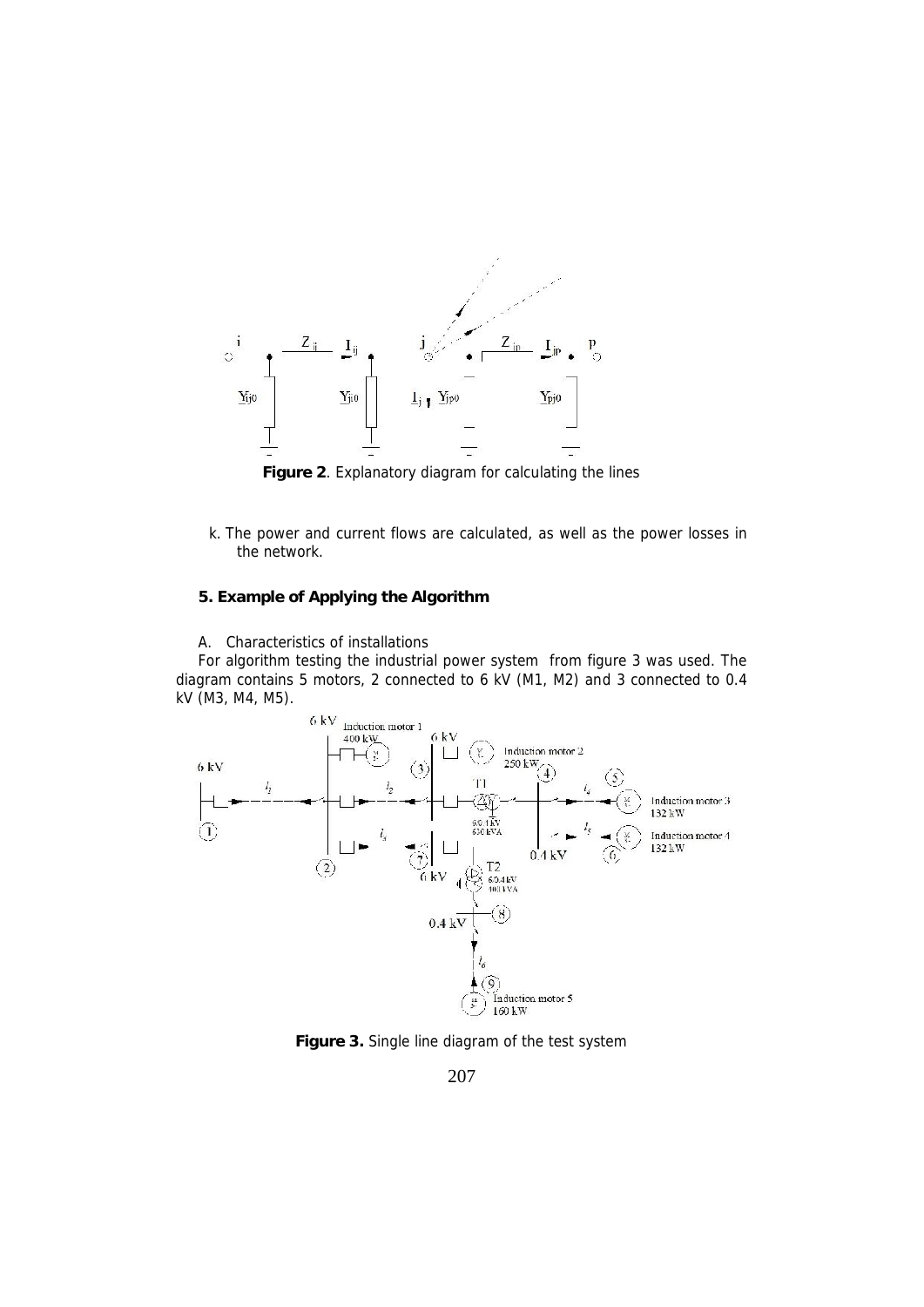Motors characteristics are given in table 1.

|            |                |      | Table 1. Motors characteristics |      |        |                    |        |         |  |
|------------|----------------|------|---------------------------------|------|--------|--------------------|--------|---------|--|
| No.        | Motor          |      | $R_W$                           | R۱   | R,     | $\mathbf{\Lambda}$ |        | $X_{m}$ |  |
|            |                | [kW] |                                 |      |        |                    |        |         |  |
|            | M1             | 400  | 4800                            | 2259 | 1555   | 4.5525             | 6.2412 | 151.75  |  |
| $\sqrt{2}$ | M <sub>2</sub> | 250  | 7348.44                         | 1055 | 1.9844 | 5.6146             |        | 187.154 |  |

In table 2 there are presented the characteristics of the resistive torque of the driven industrial machine:

| No. | Motor          | Characteristic $T_R(s)$<br>[Nm] | Working<br>machine    |
|-----|----------------|---------------------------------|-----------------------|
|     | M1             | $1000 + 2500 \cdot (1 - s)^2$   | Centrifugal pump      |
|     | M <sub>2</sub> | $500 + 2300 \cdot (1 - s)$      | DC Electric Generator |
| 3   | M3, M4         | 1810.23                         | Conveyor              |
| 4   | M5             | $\frac{1050}{2}$<br>$200 +$     | Winder                |

**Table 2.** Characteristics of the resistive torque for the industrial machine

*B. Results obtained by Newton-Raphson method*

The initial considered voltages are 6000 / 3 V and 400 / 3 V (nominal voltages of the network). Table 3 presents, for each iteration, the calculated errors for the power in the nodes with motors. Table 4 presents the voltages between phases at motor terminals and the slip for each iteration.

| Itera | Motor M1 |          | Motor M2 |          |          | Motor M4 | Motor M5 |          |
|-------|----------|----------|----------|----------|----------|----------|----------|----------|
| tion  | P        |          | P        |          |          |          |          |          |
| k     | [kW]     | [kVAR]   | [kW]     | [kVAR]   | [kW]     | [kVAR]   | [kW]     | [kVAR]   |
|       | $-388$   | $-269.5$ | $-234.$  | $-216.3$ | $-120.1$ | $-112.3$ | $-142.3$ | $-95.79$ |
|       | $-0.99$  | 1.068    | 4.339    | $-3.055$ | $-5.425$ | 0.164    | $-4.649$ | $-0.761$ |
|       | 0.0      | 0.007    | $-0.01$  | 0.0      | $-0.001$ | 0.109    | $-0.004$ | 0.057    |
| 3     | 0.0      | 0.0      | 0.0      | 0.0      | 0.0      | $-0.004$ | 0.0      | $-0.001$ |
|       | 0.0      | 0.0      | 0.0      | 0.0      | 0.0      | 0.0      | 0.0      | 0.0      |

**Table 3.** Deviations of power at motor terminals on Newton iterations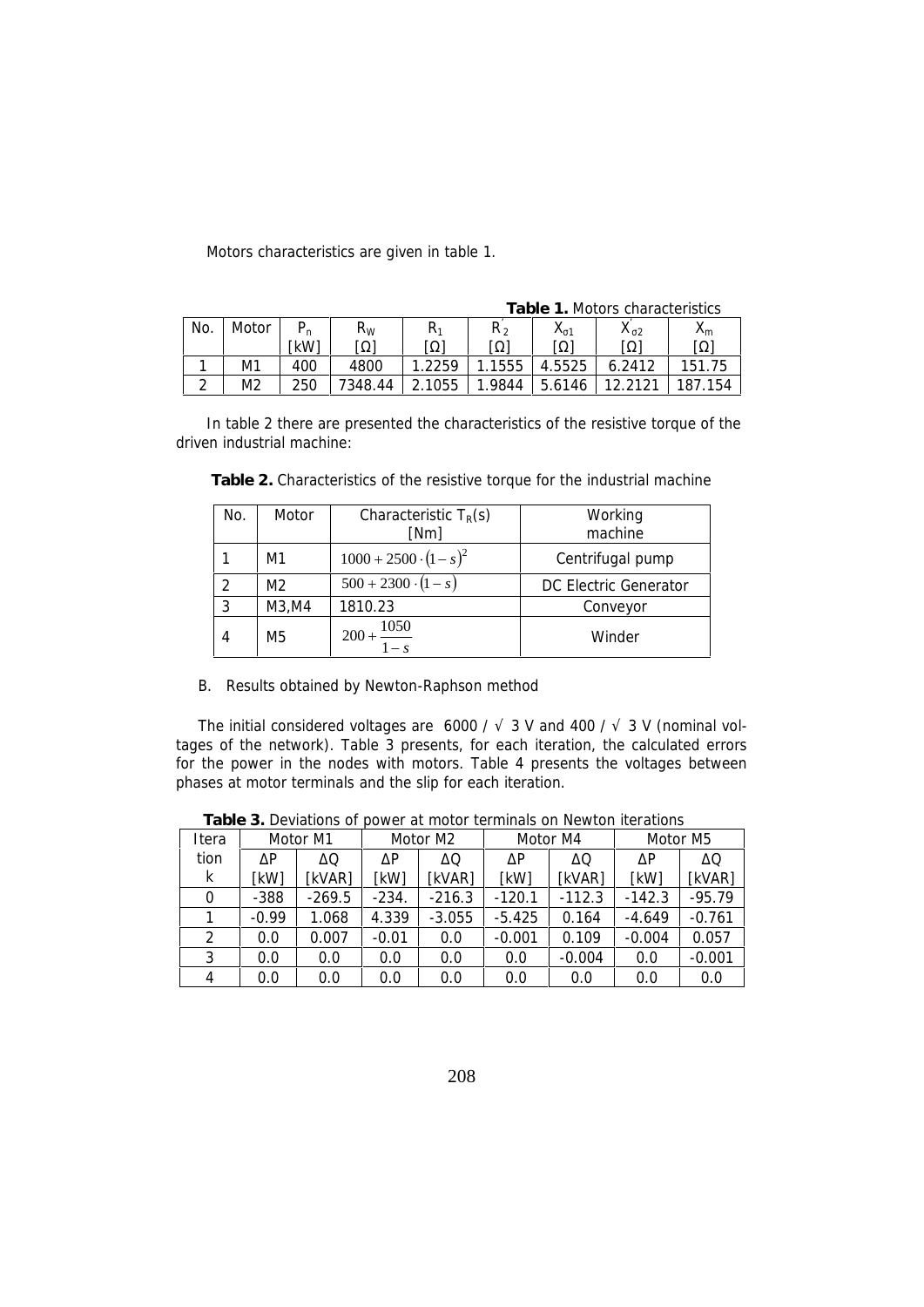| Itera        | Motor M1 |         | Motor M2 |         | Motor M4 |        | Motor M5 |        |
|--------------|----------|---------|----------|---------|----------|--------|----------|--------|
| tion         | U[V]     | $S[\%]$ | U[V]     | $S[\%]$ | U[V]     | s [%]  | U[V]     | s [%]  |
| $\mathsf{k}$ |          |         |          |         |          |        |          |        |
|              | 6000     | 1.3241  | 6000     | 1.361   | 400      | 1.2409 | 400      | 1.2669 |
|              | 5990.67  | 1.3284  | 5986.6   | 1.3674  | 379.60   | 1.3906 | 386.5    | 1.3683 |
|              | 5990.56  | 1.3285  | 5986.4   | 1.3675  | 379.27   | 1.3932 | 386.2    | 1.3708 |
| 3            | 5990.56  | 1.3285  | 5986.4   | 1.3675  | 379.29   | 1.3931 | 386.2    | 1.3708 |
|              | 5990.56  | 1.3285  | 5986.4   | 1.3675  | 379.28   | 1.3931 | 386.2    | 1.3708 |

**Table 4.** Voltages at motor terminals and slip on newton iteration

*C. Results obtained through the back-forward method for iterative determination of currents and voltages*

Table 5 presents voltages between phases at motor terminals and the slip for each iteration.

|       | <b>Table of Venages at Historic Hillingis and slip</b><br><u>NUURIN UI UI IVULU IIIVRIIVU</u> |         |          |          |        |          |          |         |  |  |  |
|-------|-----------------------------------------------------------------------------------------------|---------|----------|----------|--------|----------|----------|---------|--|--|--|
| Itera | Motor M1                                                                                      |         | Motor M2 |          |        | Motor M4 | Motor M5 |         |  |  |  |
| tion  | U[V]                                                                                          | $S[\%]$ | U [V]    | $s [\%]$ | U[V]   | $s [\%]$ | U IVI    | $S[\%]$ |  |  |  |
| k     |                                                                                               |         |          |          |        |          |          |         |  |  |  |
|       | 6000                                                                                          | 1.3241  | 6000     | 1.361    | 400    | 1.2409   | 400      | 1.2669  |  |  |  |
|       | 5990.49                                                                                       | 1.3285  | 5986.32  | 1.3675   | 379.10 | 1.3941   | 386.13   | 1.3712  |  |  |  |
|       | 5990.56                                                                                       | 1.3285  | 5986.41  | 1.3675   | 379.27 | 1.3932   | 386.22   | 1.3708  |  |  |  |

**Table 5.** Voltages at motor terminals and slip – backward-forward method

## **6. Conclusions**

From the data presented the following conclusions can be drawn:

- The operating regime of induction motors considering the characteristic of the driven industrial machine, as a resistant torque function TR (s) , leads to a change of motor slip and of absorbed power (by about 0.24% for the active power and by 6.5% for the reactive power in the case of motor 4).
- Depending on the imposed accuracy, the convergence for the Newton- Raphson method is achieved in 3-4 iterations.
- Depending on the imposed accuracy, the convergence for the backwardforward method is achieved in 2-3 iterations.
- For both methods, the characteristic parameters vary significantly only in the first iteration.
- The advantage of the methods presented is that the operating regime of the induction motors was obtained as a result of the calculation of the operating regime of the industrial power system.